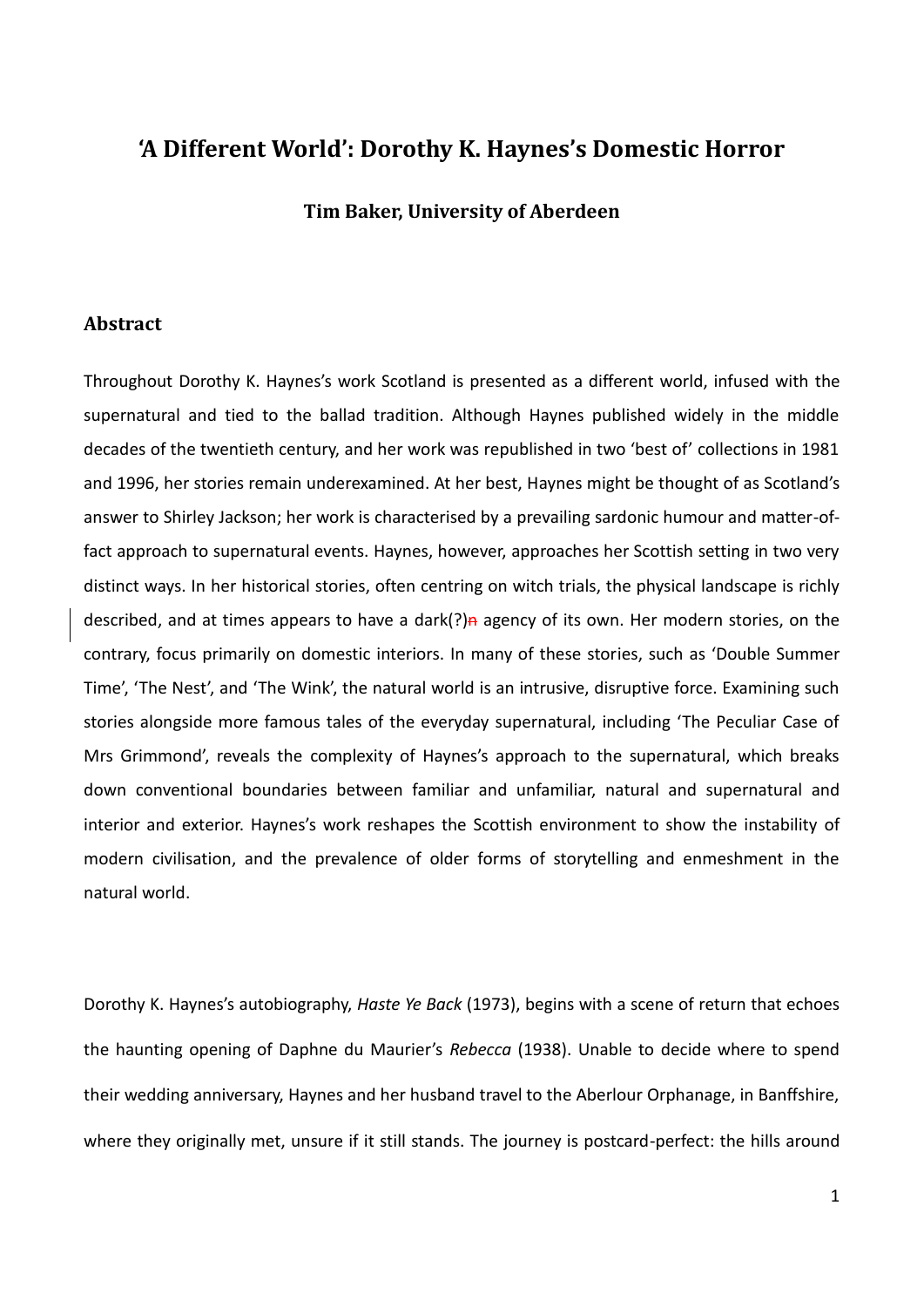Pitlochry are 'sifted with snow, as if an inexpert cook had sugared her cakes to hide their imperfections', while 'beautiful deer started at the noise of the train'.<sup>1</sup> On their initial approach they find the orphanage appearing as 'a dream, those awful poignant dreams of wish-fulfilment', beautiful and stately, like a fairy-tale castle. As they investigate further, however, they find that the East Wing is 'a ruin'.<sup>2</sup> They are consoled by finding a memorial plaque to the Rev. Wolfe, the former dean of the orphanage whose portrait, rather than one of Haynes, appears on the back jacket of the volume; having seen the memorial, they know that they have come home.

This scene of nostalgic return, wrapped in legend and memory, illuminates much of Haynes's writing-physical space is constructed through imagination and story, and is an index to character. In her works, which are filled with orphanages and displaced children, the natural world is often domesticated and, conversely, the domestic world made wild. Most importantly, $\frac{1}{r}$  her fiction is suffused with an often uncomfortable longing for a home that is both central and removed.

A prolific writer of horror and gothic stories, as well as two novels and a collection of Lanarkshire vintage postcards, Haynes's short fiction was widely anthologised in the mid-twentieth century, but despite the publication of 'best of' collections in 1981 and 1996, has received virtually no critical attention to date. Although there are similarities between her work and that of Elspeth Davie and Muriel Spark, both of whom she anticipates, her work has relatively few analogues in twentiethcentury Scottish writing. Her use of ballad traditions, and focus on lonely children, calls to mind Elspeth Barker's *O Caledonia* (1991), while her interest in what might be termed domestic surrealism is reminiscent of stories by Sheena Mackay, Janice Galloway, and Candia McWilliam, as well as more recent writers such as Helen McClory and Kirsty Logan. Haynes might also be considered as Scotland's answer to Shirley Jackson; her work is similarly characterised by a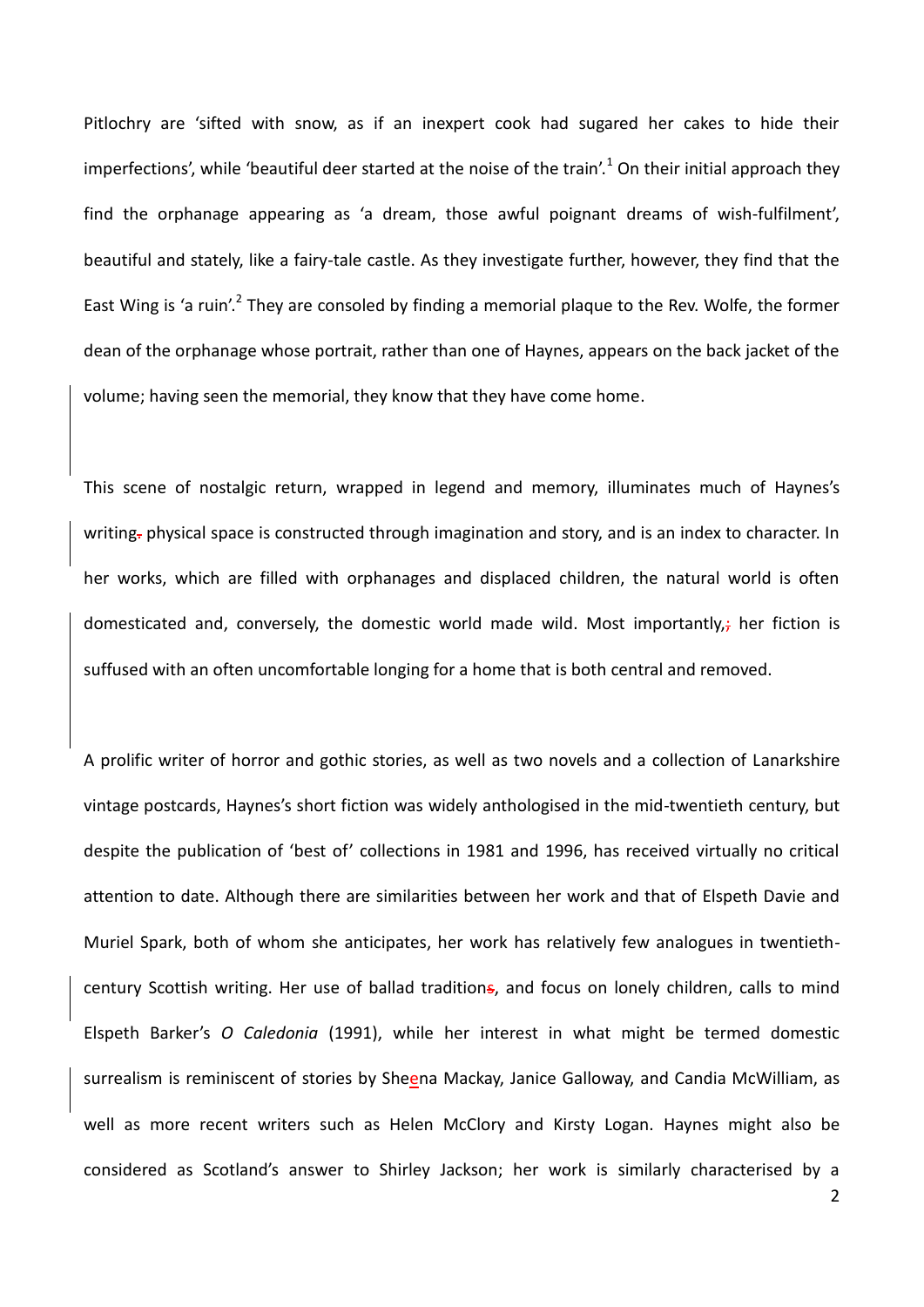prevailing sardonic humour and matter-of-fact approach to supernatural events.

It is, however, a distinctive liminal approach to the Gothic supernatural, and the natural and domestic settings that accommodate it, that characterises Kaynes's stories. In her recent work on nature and space in more contemporary Scottish literature, Camille Manfredi cites Eric Prieto's concept of the 'entre-deux' to argue that the Scottish literary canon is filled with images of 'a land that is perceived as being wrong, depreciated and disused'. In contrast, cContemporary writers and artists, she argues, attempt a 'cautious rediscovery, creative reclamation and remediation' to create 'a productive and inclusive in-between'.<sup>3</sup> This in-between condition is central to Haynes's work. Most modern critical accounts of Scottish literature, and particular Scottish Gothic, rest on a set of oppositions, whether G. Gregory's division between 'actuality' and 'the horns of elfland and the voices of the mountains' in his 1919 definition of the 'Caledonian anti-syzygy', or different configurations of the nation and its 'others' in the work of Cairns Craig and Ian Duncan.<sup>4</sup> In Haynes's work, on the contrary, the sense of opposition is replaced with an emphasis on integration. The demonic and the domestic, the past and the present, the fantastic and the familiar all coalesce in a composite, complex world. Haynes's Gothic landscapes, whether interior or exterior, are marked by a sustained attention to the local and the familiar, so that the fantastic and the 'real' must be seen with new eyes as in-between spaces.

More than any of the writers mentioned above, Haynes's work is almost entirely based in Scotland, specifically in the areas around Aberlour and Lanark where Haynes herself lived. Haynes approaches her local setting in two distinct ways. In her historical stories, often centring on witch trials, the physical landscape is richly described, and at times appears to have an agency of its own. Her modern stories, on the contrary, focus primarily on domestic interiors. In many of these stories, the natural world is an intrusive, disruptive force. Examining these narratives alongside more famous tales of the everyday supernatural, including 'The Peculiar Case of Mrs Grimmond', reveals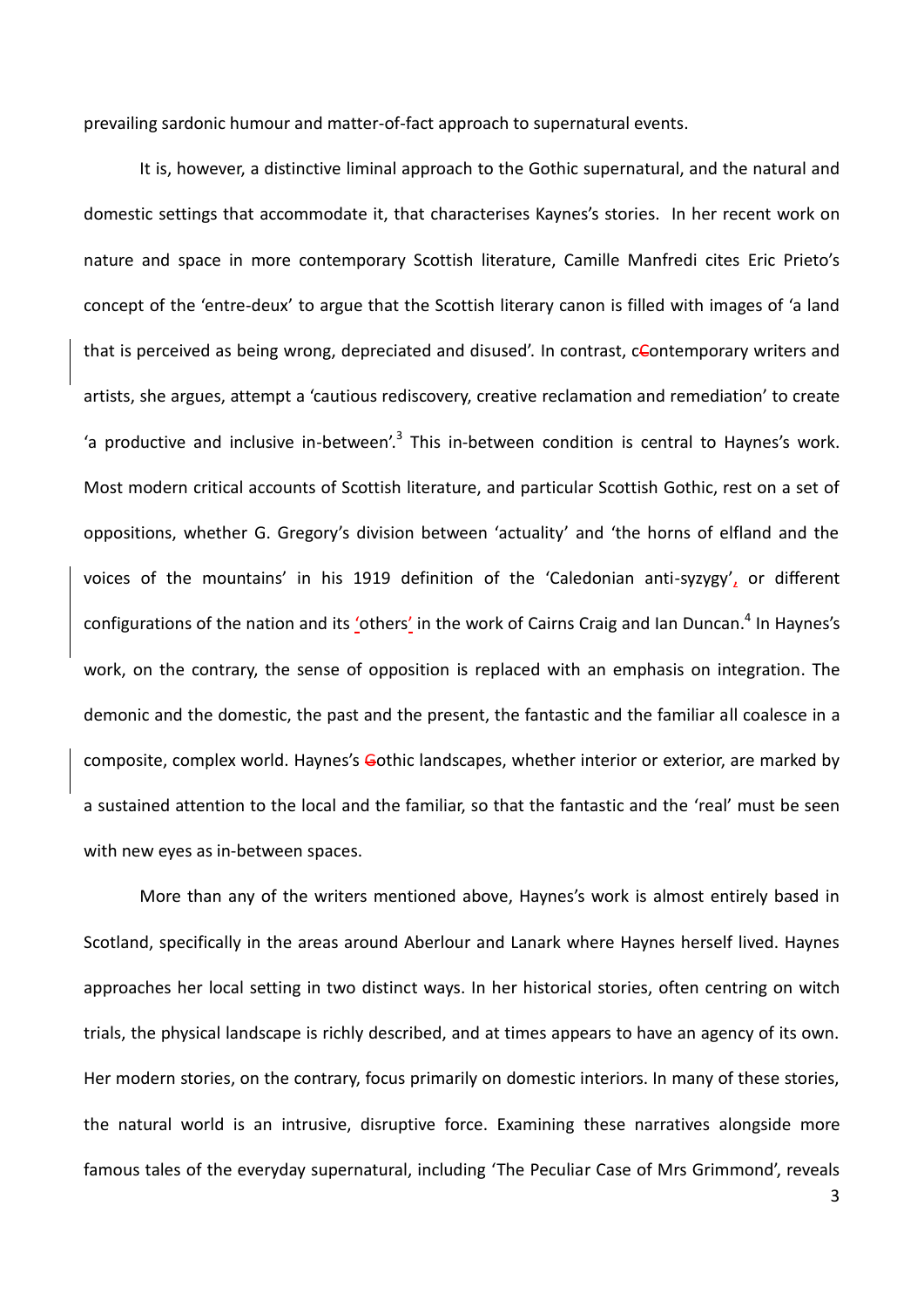the complexity of Haynes's approach, which breaks down boundaries between both natural and supernatural and interior and exterior. Haynes's work reshapes the Scottish environment to show the flaws of modern civilisation, and the prevalence of older forms of storytelling and their enmeshment in the natural world. Her work typifies the tropes of '(otherworldly) displacement' that Monica Germanà views as central to the 'fantastic revival' in the following generation of Scottish women's writing, while at the same time retaining a focus on everyday domestic situations.<sup>5</sup> Like Jackson, too, she moves 'within a critical discourse that positions belief, myth and folklore, and individual psychology as virtually inextricable'.<sup>6</sup> There is, fundamentally, no separation between folklore and lived experience in Haynes's work: the two co-constitute each other. As Davie herself writes, in a review of Haynes's collection *Peacocks and Pagodas* (1981), Haynes displays an 'instinctive awareness that imagination and down-to-earthness go together'. [CITE] Haynes's work combines elements of ballads and folklore with domestic realism to create a composite genre, which resists categorisation.

Haynes's destabilisation of conventional ideas of domesticity can be seen in the early story 'The Head', one of the few texts Haynes mentions in her autobiography. The story is one of the clearest examples of the presence of 'moments of redemptive kindness' mixed with 'real savagery and bitterness' that Douglas Gifford sees as characterising Haynes's work, in the only contemporary critical discussion of her writing besides Angela Cran and James Robertson's excellent introduction to the 1996 edition of *Thou Shalt Not Suffer a Witch to Live* (1949). 7 The central, unnamed figure is a thief, chained to a church wall as a form of penitence, who has the head of an Englishman placed on a spike next to him. The horrific spectacle of the Scottish prisoner and the dead Englishman first draws a crowd, 'bringing their children, and pointing upwards at the gory thing'; they soon drift away, however, in search of 'more pleasant things to see'.<sup>8</sup> The historical, if unspecified, setting, and the spectre of long-standing, unresolved national rivalries might hint at the 'Grim Presence' of 'the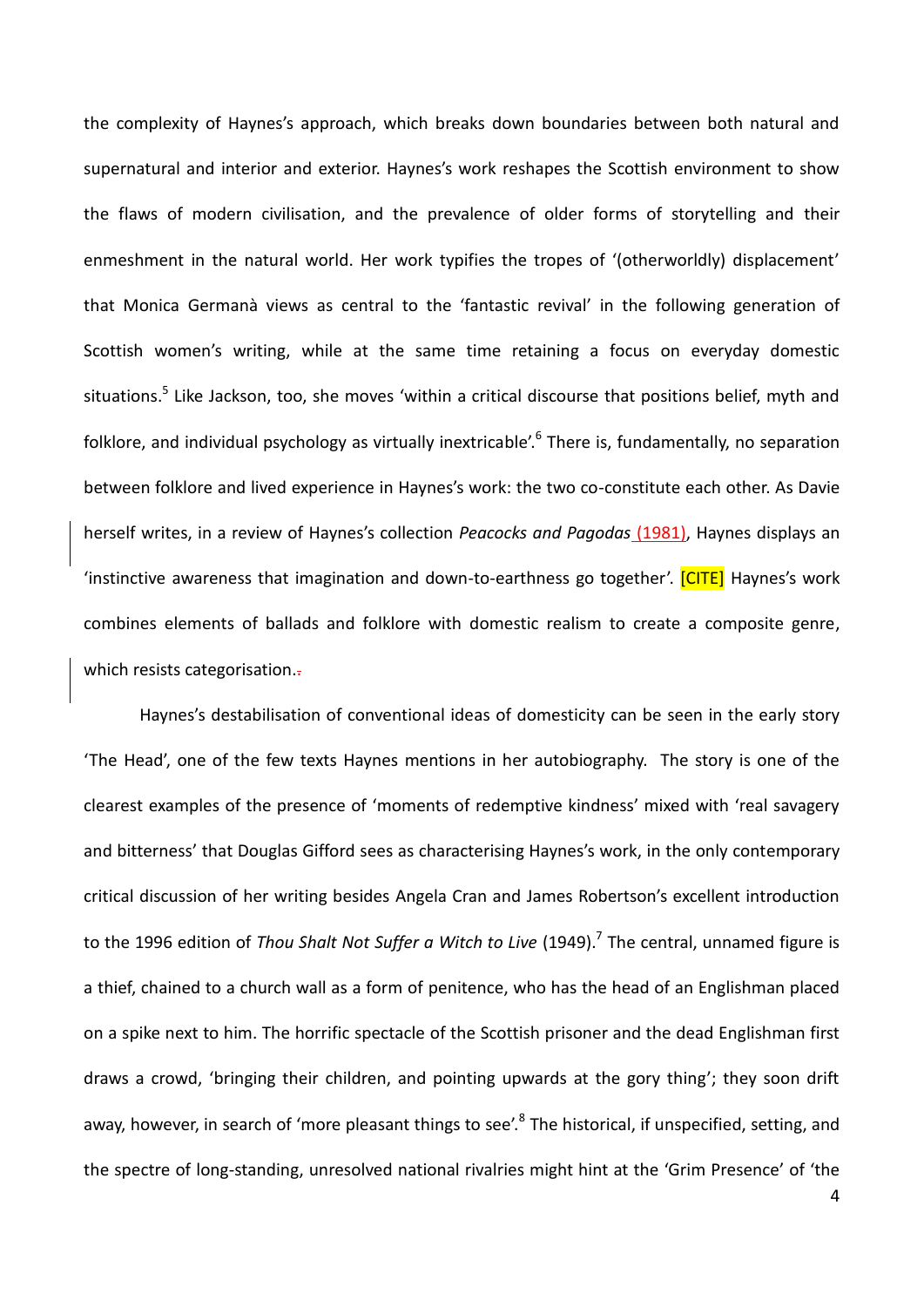frequently disastrous Scottish past' that Alan Bold, for instance, argues 'explains the abundance of grotesque characters and Gothic events' in twentieth-century Scottish literature.<sup>9</sup> Yet the story turns, just like the crowd, away from that past, and away from horror. The thief finds, in their joint exposure to ridicule, a form of kinship with the Englishman. His attention turns to a curtaintwitching woman nearby – the curtains potentially an intentional anachronism – and senses

the furtive interest, the curiosity, the disgust and perhaps the pity. He wanted to think about her, to dream of her, cool in her clean house, calm and kind and feminine; but his mind would not obey him. His interest was all bound up in the head.<sup>10</sup>

The story thus seems to indicate a divide between the world of women, which is located in the home, and associated with kindness, and that of men, which is filled with violence and dread: women live in a timeless sphere that is kept at a distance from the brutalities of history. At the end of the story, however, these two spheres collide. The woman, at the close of day, brings the man a basin of water so he can wash his face when he is freed; he instead washes the face of the dead man. The interior space clearly identified with the domestic feminine is transformed into an outdoor space, where care and pity, in turn, become associated with masculine behaviour. This is not a moment of reconciliation, for the Englishman remains dead and the pity extended is only momentary, but it is a moment of human care that transcends typical gender roles. The story supports Bart Verschaffel's argument that '[l]inking femininity and domesticity or house can only come down to a simplification and limitation when one presupposes that the house is simple, and that domesticity is simple'.<sup>11</sup> In fact, domesticity is never simple in Haynes's work: it appears alongside the grotesque in such a way that each transforms the other. The surprise of 'The Head' is that it uses its historical imagery, Gothic and grotesque, to reflect on everyday life: the story moves from historic spectacle to portray a form of care.

Haynes returns to ideas of national rivalry in 'On Tintock Tap', which takes its title, and plot,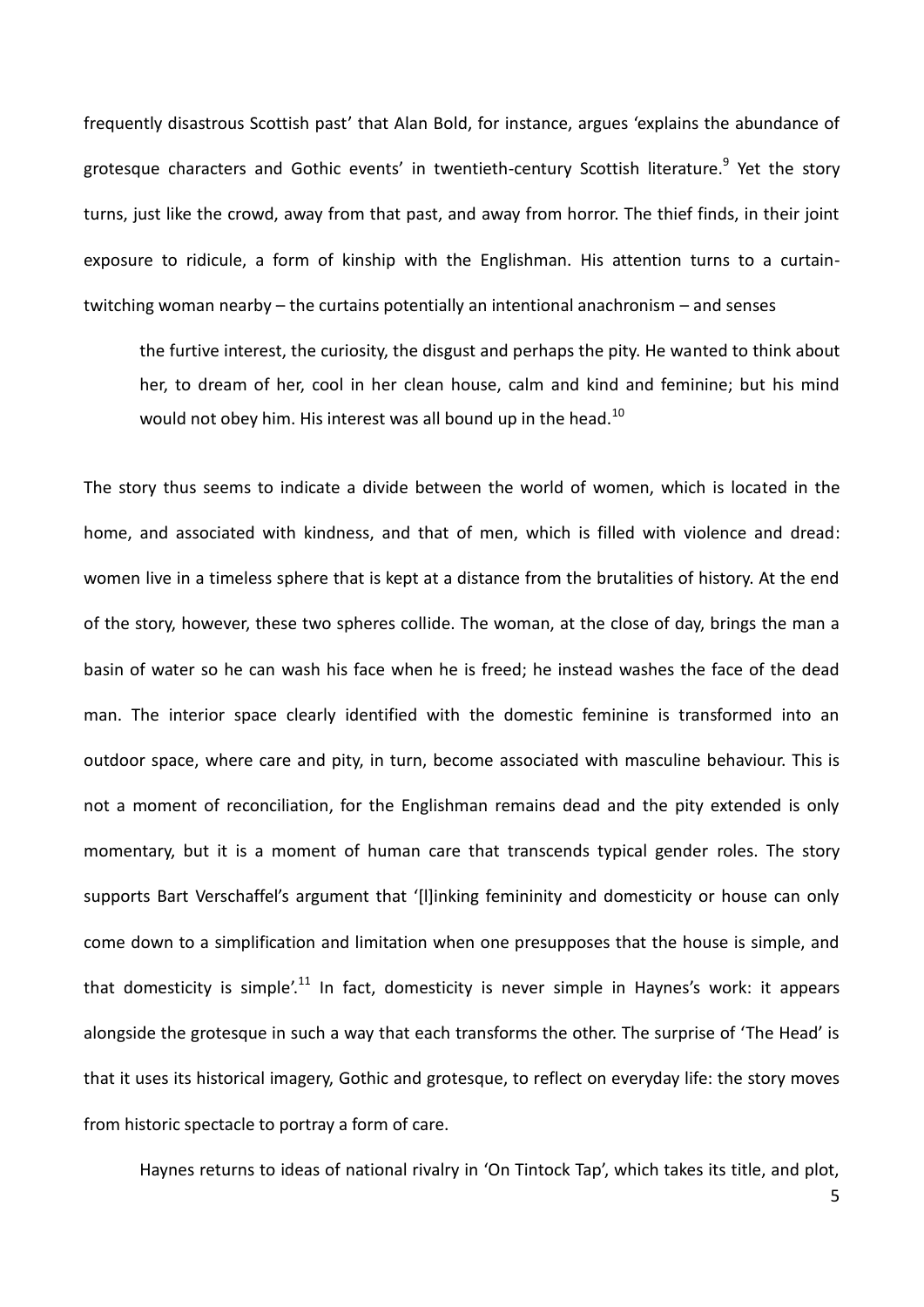from a popular Lanarkshire rhyme. As Robert Chambers explains, the rhyme discusses a 'kist', or a large stone on the top of the mountain, with a hole in its upper side, 'which the country-people say was formed by the grasp of Sir William Wallace's thumb, on the evening previous to defeating the English at Boghall': the listener is invited to take up the 'caup', or the water collected in the hole and drain it, a feat clearly impossible.<sup>12</sup> In Haynes's story a Scottish family, sometime in the 1920s, decides to climb Tintock, here called Tinto, with their visiting English relations: 'The English were to us an alien race, dastardly, according to our history books, but posh.<sup>13</sup> The narrator, a boy, first sees a fairy, which does not surprise him, as his father has always told him there are fairies in the area, and it looks '[e]xactly like the pictures in my books, which made it all the more convincing'.<sup>14</sup> Reaching the top he finds not a depression in the rock filled with water, but a shining goblet filled with golden liquor, which disappears when the English visitors arrived. Although it is the English Uncle Bert who speaks the rhyme at the story's end, for the English it is only a rhyme, a charming and childish anachronism. For the Scottish children, however, the verse is a vindication, not only in accounting for what they have seen, but also in changing their ideas about their place in the world:

I even lost my illusions about the English. I still loved them, but they weren't posh any longer, or if they were, it was only because they visited us. *We* were the posh ones, living in Scotland, a different world, a land of mountains and mist and legends...<sup>15</sup>

The fantastic world can be verified by its relation to books and to rhymes, but is only available to the Scottish population, while the English dismiss both texts and imagination equally. While these questions of national identity are relatively rare in Haynes's work, they gesture towards the idea that there is something true in the ballad tradition that underpins the world.

The apparent simplicity of these two stories is revealing. While, as Carol Margaret Davison notes, Scottish Gothic at the end of the nineteenth century 'frequently exposed the dark underbelly of British paternalism' and in the late twentieth century – especially in Scottish Female Gothic –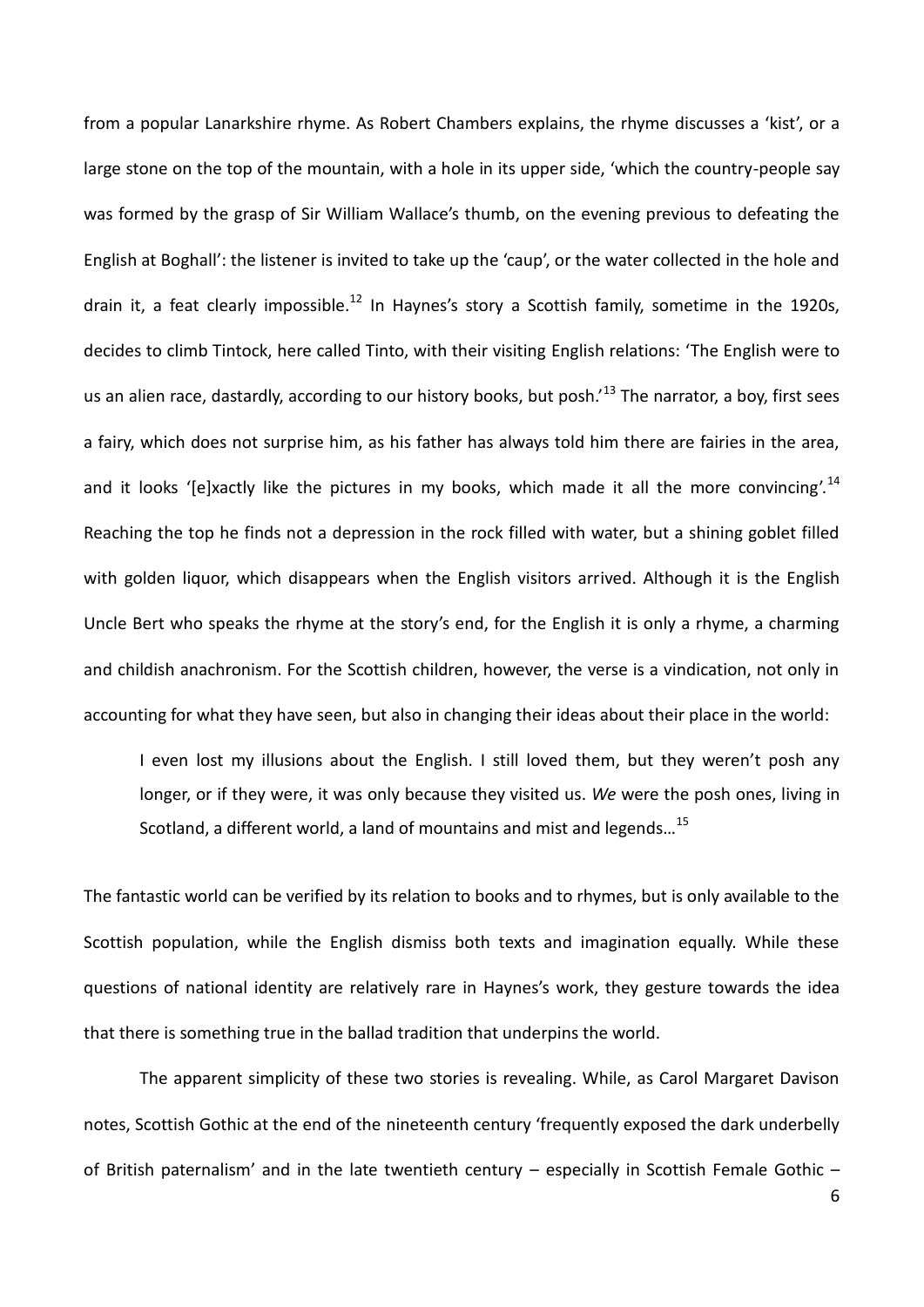'critique[d] the loaded and problematic conception of a feminised, "castrated" Scotland', Haynes's work avoids both poles, and rarely has a sense of political engagement at anything other than an individual level.<sup>16</sup> Although Scottish Women's Gothic is often positioned in terms of critique and a resistance to dominant hierarchies, Haynes's work is more playful, and more accepting of categorical differences.<sup>17</sup> In stories such as 'On Tintock Tap', and more horrific instances such as 'The "Bean-Nighe"', she establishes folkloric tradition as a necessary foundation for understanding Scottish life. Scotland is a place apart, but it is one that has been revealed through myths and fairy tales; even Haynes's work in a more realist mode moves in and out of balladry and folklore. As such, her work stands in important contrast to a politicised reading of Scottish Gothic: instead, it takes part in a much longer storytelling tradition. Haynes's regional or local focus reinforces this approach: her stories rarely speak to a generalised notion of the nation, but rather to particular customs and vistas with their own distinct cultural heritage. Although the narrator of 'On Tintock Tap' frames the story in terms of national divides, and between youth and maturity, the resonance of the supernatural elements is entirely local: the mystical vision at the end could only be had at that precise location, revealing a complete circle around a place and the stories told about it.

In many of her more recognisably Gothic tales, Haynes questions any firm separation between supernatural and everyday life. 'Changeling' memorably opens:

The witch had been sitting on the gargoyle all day. Moreen had watched, saying nothing, while mother combed her hair and tied the ribbon and said, "There! Now stand quiet at the window till mummy gets ready." She had kept quite still, crushing flies under the curtain, and sometimes looking at the people in the street; but always she looked again at the gargoyle where the witch sat drowsing, with her hair like nettle blossom, and her shoulders hunched high like wings.<sup>18</sup>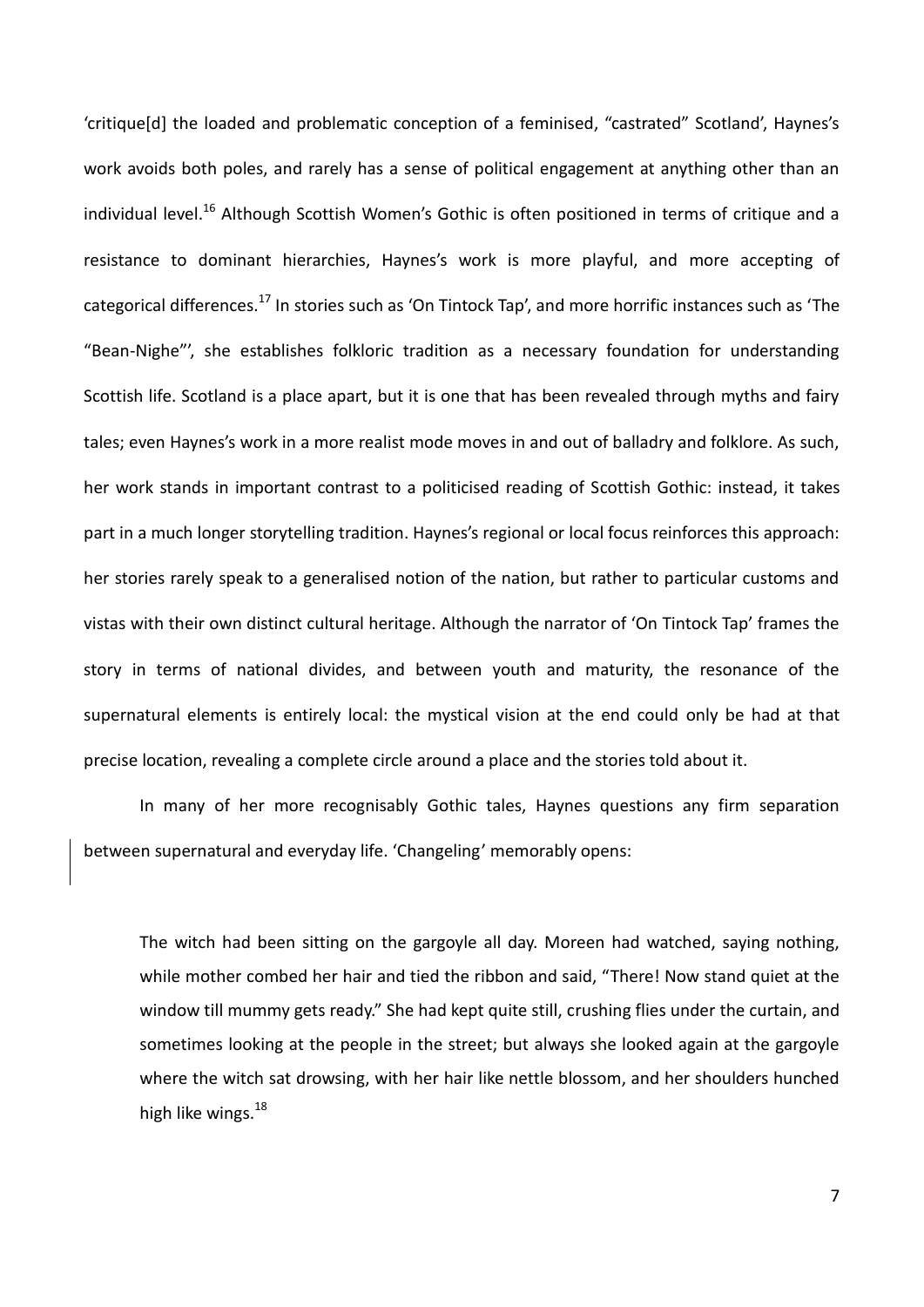The figure of the child who can perceive the supernatural world around her is reminiscent both of earlier ghost stories such as Margaret Oliphant's 'The Library Window' (1896) and later works of the fantastic such as Emma Tennant's *Wild Nights* (1979). The dispassionate tone, in which witches and flies are both part of the protagonist's perceptual world suggests, as in 'On Tintock Tap', that there is nothing particularly extraordinary here: if this is the world of fairy tales, perhaps the adult reader has dismissed them too easily. Likewise, the appearance of leprechaun-like visitors in 'Paying Guests' or an imp in 'Dorothy Dean' may cause confusion to adults, but are presented without particular malice. Although Haynes's work was often published in horror anthologies, one of its most distinctive features is that events, or characters, are rarely presented as horrific in themselves. Even the supernatural events of 'Changeling', where Moreen is abducted by a witch and taken to the little people, who want her to entertain them, are muted in comparison to her uncanny return home. The world of the little people is filled with life: '[d]og-roses and vetch bloomed bright among the green, and the road smelt of nettles and cow-dung and honeysuckle. These were strange things to her, but safe and comforting'.<sup>19</sup> If it is a fairy-tale world, it is nevertheless rooted in the familiar. When Moreen is brought back to the human world, however, what is most alarming is how nondescript it has become: 'Where – what place? There was an emptiness, a shabbiness about it, but the line of houses was the same. […] The house at the corner had its windows misted over with damp, and there were lace curtains, and geraniums gasping for air against the panes. She did not want to go to that house.<sup>'20</sup> The home is now, quite literally, unhomely: if the idea of home is associated with 'stability, oneness, and security', here it is now alien, degraded, and unwelcoming.<sup>21</sup> Rather than a more traditional divide between the comforts of home and the terrors of the supernatural world, then, Haynes creates stories where the supernatural may be comforting, and the domestic is a source of fear, or impossible return. Witches, even if they abduct you, can be familiar presences; strangers in your home can be more fearful.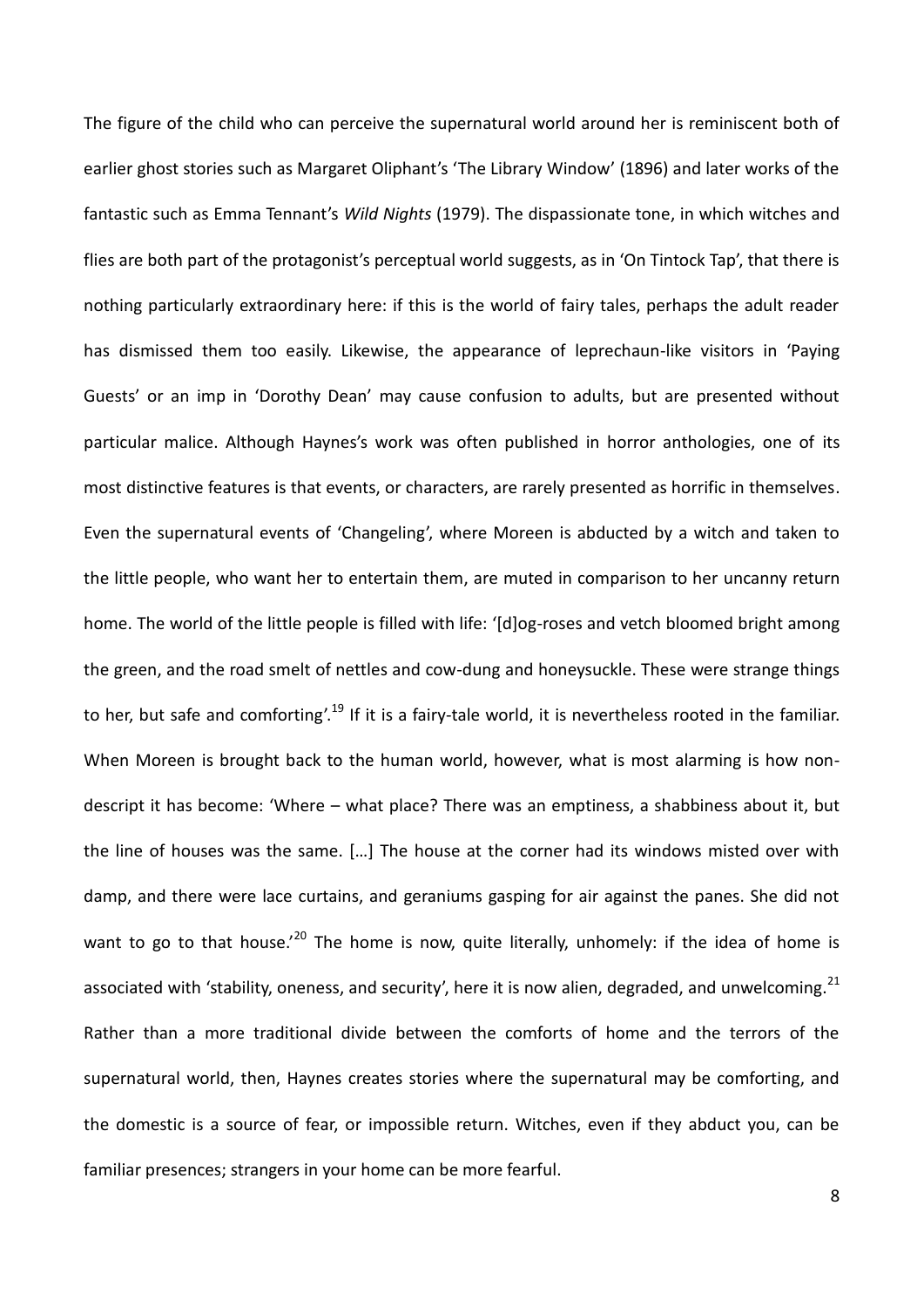Where Haynes's work becomes particularly interesting, however, is in her treatment of women. 'The Peculiar Case of Mrs. Grimmond', like Agnes Owens's later story 'Arabella' (1980), is notable in its combination of apparent witchcraft and domestic drudgery. Mrs Grimmond, at the story's opening, mentions her ostracization from the community on account of an unspecified dead baby, as well as her black cat Deil and her equally unspecified companion Nicky, suitably devilish names, and yet resents being called a witch by the 'pretty girls from a youth club': 'I thought all that bigotry had gone out with the middle ages. That was how they treated silly old women who cherished a pet instead of a child.<sup>22</sup> Grimmond accepts that her physical appearance and her loneliness mark her as witch-like, but insists that this is common to older women. If she is not a witch, however, she still possesses a supernatural familiar. Nicky is originally brought in by Deil, and is an almost indescribable being: 'It was no mouse, it was like nothing I had ever seen, black, very black, all curly like a poodle, but harder, without the warmth of flesh'.<sup>23</sup> Reflecting that the creature is as black as Old Nick, and as frightening, Grimmond names it Nicky, and yet takes pity on it. When the creature first fastens on her wrist to drink her blood, she accepts that all creatures require nourishment, even though this causes her own discomfort. The creature grows more voracious, and when Grimmond is asked to care for a neighbour's infant, she suffocates it in her panic. She describes 'sobbing as he sucked, sobbing helplessly, and above the sound of my sobs came the cries of the baby'; the only way to lessen the commotion is to kill the child. Nicky is 'company' for her  $-$ 'in some queer way he belonged to me now  $-$  or was it that I belong to him'  $-$  while the infant is an intruder.<sup>24</sup> The cat, Deil, pays the price, and is kicked to death, but Nicky remains: 'He is just *here*, in answer to my desire, and he is ravenous'.<sup>25</sup>

The story thus works at three levels. Like Jackson's tales, it is a story of everyday horror: a woman branded as a witch effectively becomes one. It is a story of both domestic abuse and maternity: a male figure takes residence in a domestic space, sucking the life out of its female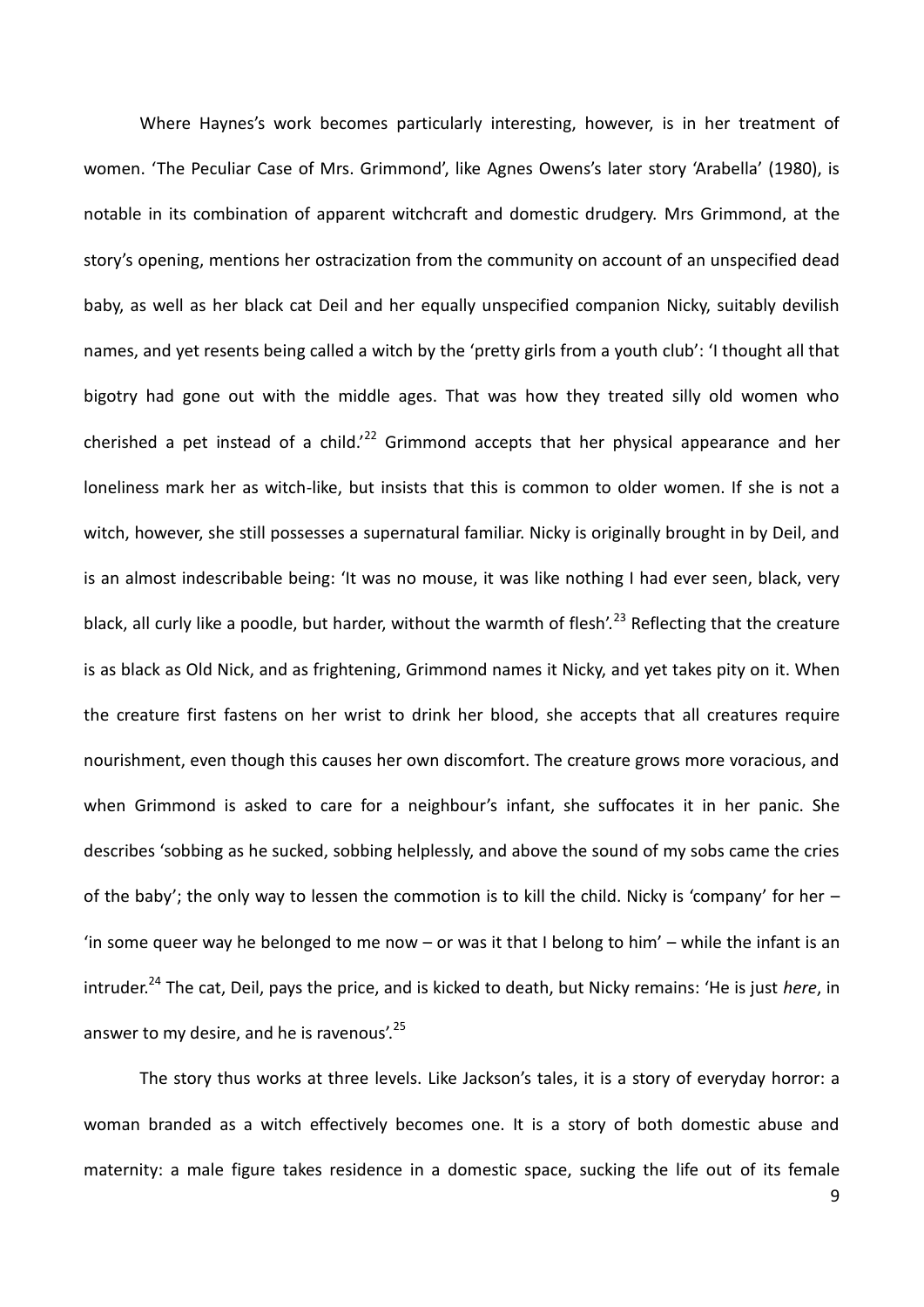occupant, but cannot be abandoned. And it is, more peculiarly, an odd form of love story, where Nicky, because he needs Grimmond, is able to form a symbiotic relationship with her. The story as a whole functions as a gothic parody of domesticity. The trinity of family, home, and community is central to many accounts of domestic life. Witold Rybczynski argues that domesticity, defined as 'family, intimacy, and a devotion to the home', depends 'on the development of a rich interior awareness [...] that was the result of the woman's role in the home'.<sup>26</sup> Likewise, Moira Munro and Ruth Madigan highlight how '[i]deas of what constitutes a "proper" family have shaped the ways in which individuals relate to one another in the intimacy of their domestic life'.<sup>27</sup> Nicky is a child, pet, and husband, unwanted and necessary, and transforms the domestic space. He is, Grimmond reflects, evil, and yet he completes the family unit. Haynes's story demonstrates the absurdity of the connection between family and home by creating a family structure and home that are horrific at the same time they are utterly familiar.

The sense that the domestic sphere is always already a place of horror is heightened when the natural world intrudes. 'The Wink', for instance, occupies a place between the psychological terror of Charlotte Perkins Gilman's 'The Yellow Wallpaper' (1892) and the mushroom-infested kitchen domestic settings and the sinister mundanity of in Janice Galloway's The Trick is to Keep *Breathing* (1989) and Blood (1991). A young couple, Jean and Robert, marry without any great affection; Robert has 'the name of being a woman-hater' in the village, although he does nothing worse than wink at Jean, and tickle her against her will.<sup>28</sup> In their kitchen Jean finds a crack, or 'scar', filled with stinging nettles. The nettles are immediately anthropomorphised, and masculinised: 'They had become strong and virile, thrusting out aggressively, in a great clump, and the edges of their leaves were like large teeth, grinning at her.<sup>29</sup> The nettles are simultaneously reflective of Jean's mental state, as she grows increasingly dissatisfied with her situation, and of masculine violence. The nettles, which 'grin with their green teeth', mimic Robert's own 'demon king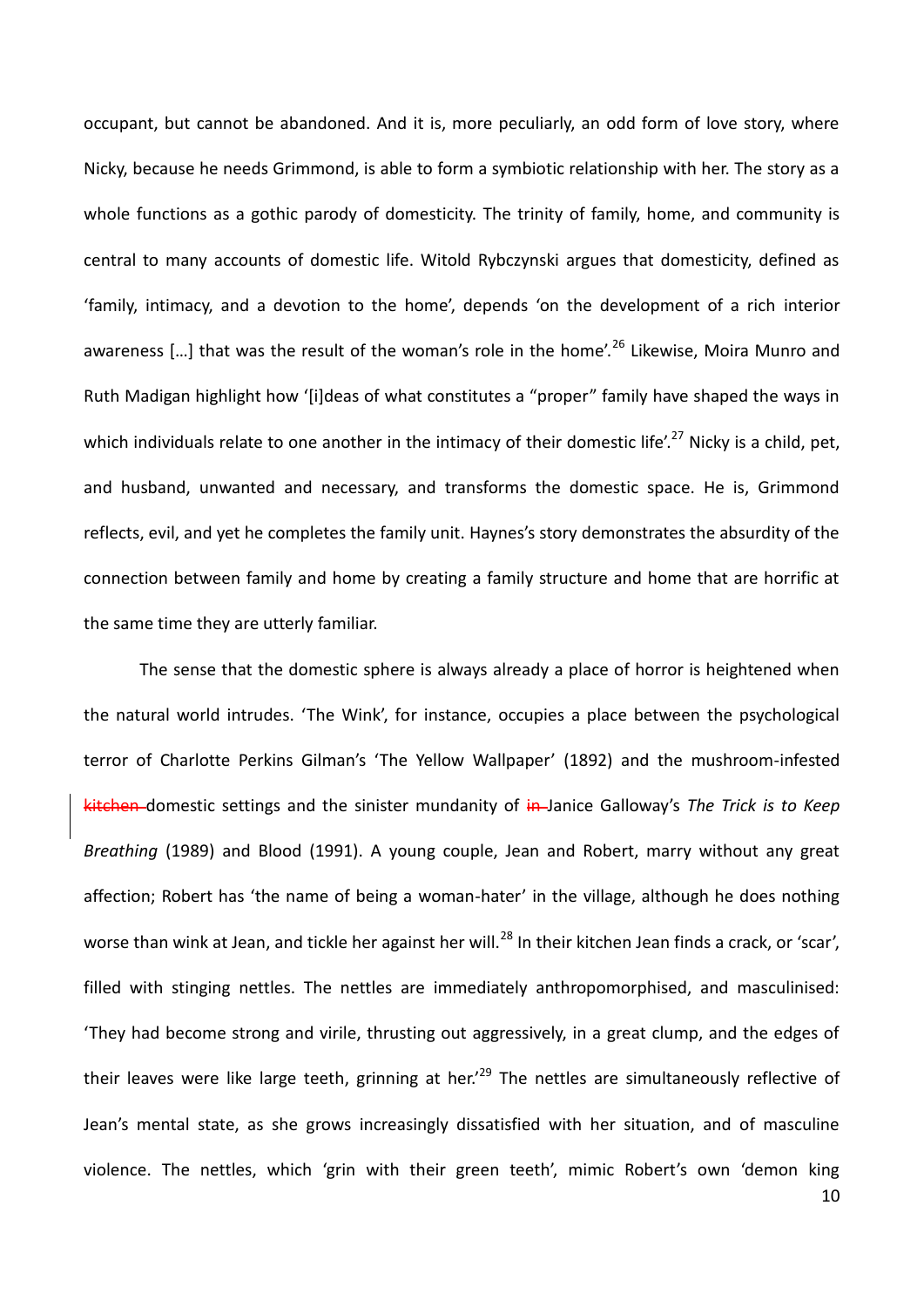laughter'.<sup>30</sup> The story, while simple, is easily interpretable as a representation of sexual violence. Haynes here reverses the long-held association between women and nature, however. If female corporeality, as Stacy Alaimo notes, 'has been so strongly associated with nature in Western thought that it is not surprising that feminism has been haunted […] by the spectre of nature as the repository of essentialism', here the 'natural' is portrayed as fundamentally intrusive.<sup>31</sup> Jean's body is associated with the domestic interior: both are subject to continual attack, and there is no safe space.

Haynes uses a similar narrative arc in 'The Nest', where the ambiguous notion of 'home' references, a few postwar Scottish writers did, -the experience of the Polish community near Glasgow, such that what appears to be a universal story is also place-specific. The story begins ominously: 'Nobody knew how long the nest had been there; a long time judging by the look of the house.<sup>'32</sup> Both the house and nest have passed through multiple occupancies, and are somewhat untethered: the house has sheltered both refugees and soldiers, and now hosts a Polish school; while there are likewise many different species of birds that fly around the house, the nest is unoccupied at the start of the story, although the school's cook imagines it must belong to 'one crow, the very incarnation of evil'.<sup>33</sup> The horror of the nest ultimately lies not in imagination, but memory. When the nest finally falls to the ground, both a Polish woman and a Scottish boy are dismayed to find broken eggs and one baby bird. While the boy treats the situation practically, the woman screams: '"The poor little dead babies, like my babies in Poland. They lie just like that, when they bomb the house."<sup>34</sup> Although the Scottish characters dismiss her concerns, the associated horror remains.

Both 'The Nest' and 'The Wink' set up a gendered relation between interior and exterior space, but the nature of that relationship is very different. Nature represents forms of masculine control, but it is not easily aligned with feminine experience. Instead, the stories reveal the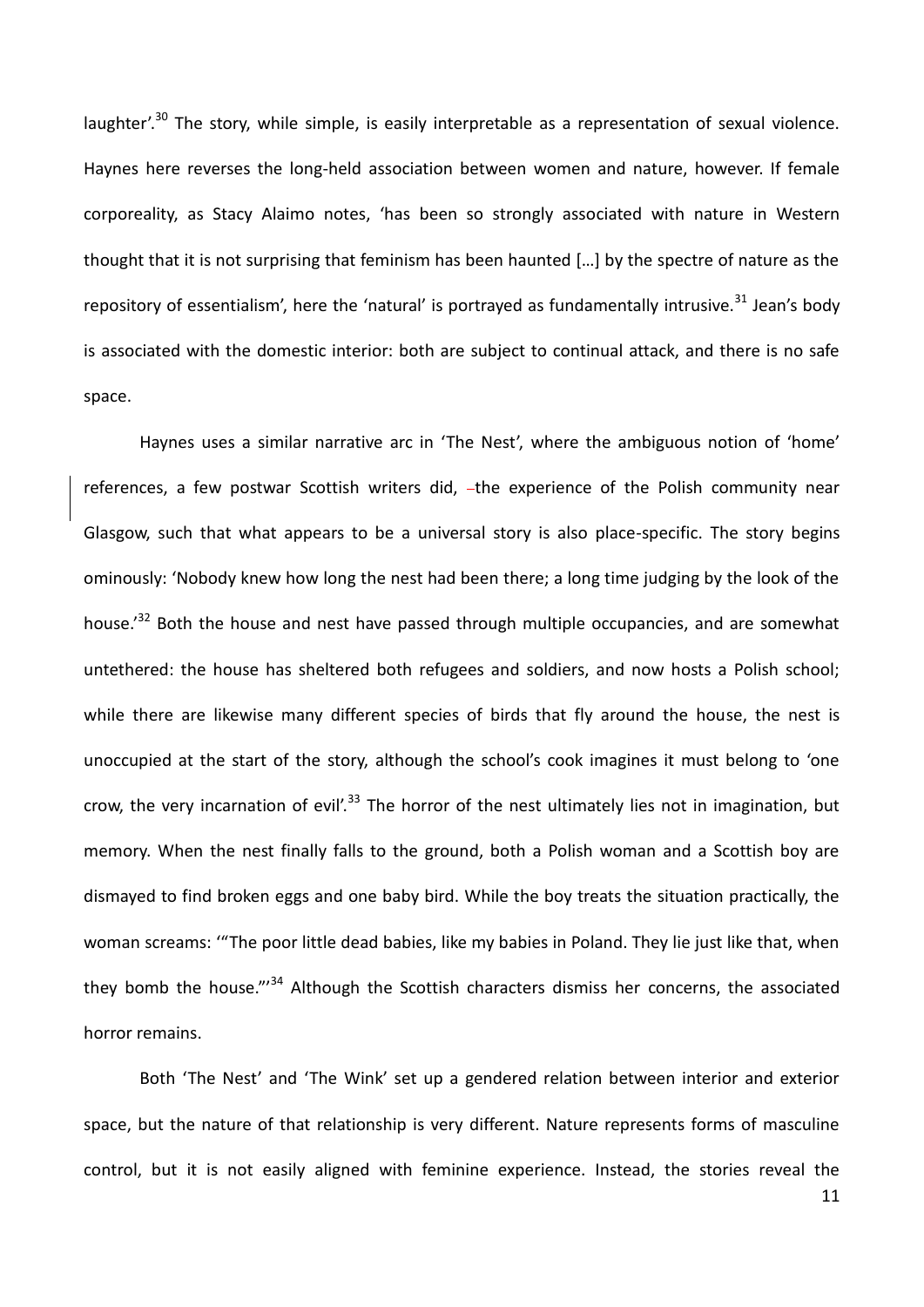impossibility of approaching the domestic sphere as a space of safety. Houses are comforting only in memory and imagination, but rarely in terms of lived experience. The claustrophobic setting of the stories reinforces this dynamic: none of these stories include a description of landscape, and indeed the female protagonists rarely venture outside at all. Instead, the natural environment manifests inside, in one constricted form that cannot be controlled. When the protagonists do venture outside, however, the situation is not improved. In another story, 'Miss Poplar', a young girl receives an invitation to tea from her rich and eccentric neighbour, Miss Poplar, but on arriving finds her host has vanished. The apparent normality of the scene, symbolised by the neighbour's garden, which the girl finds-it 'all very fine, with gaudy pink and purple blooms in the greenhouse', is shattered by the image of the neglected pond<sub>l</sub> is beneath the water of which lurkes 'a sodden bundle, the grey skirt, the grey hear, all streaked with the disturbed green weed'.<sup>35</sup> The narrator never learns why Miss Poplar has killed herself, but chooses to remember the house as a place where she might have been accepted. As with many of Haynes's orphan or neglected child protagonists, the idea of 'home' is at odds with the monstrous image of the woman swallowed up by her weed-infested pond. In all three stories home is a place of comfort and belonging, associated with femininity, but there are always weeds and nests: the imagined world is more vibrant than the lived one, and some form of personal trauma always intervenes.

The instability of home and landscape are best represented in 'Double Summer Time', referring to the period from 1941-45, and again in 1947, where clocks were not put back an hour at the end of summer, so that British Summer Time was two hours ahead of Greenwich Mean Time. The setting is, again, reminiscent of *Rebecca*: an isolated mansion, 'as quiet as if the house had been enshrined on a tinted postcard', approached by a long road edged with rhododendrons and nettles.<sup>36</sup> Despite the Gothic setting, the events are mundane: Mrs Bird, the elderly lady of the manor, finds herself at a loss after the war, and the death of her son, and tries to entertain a group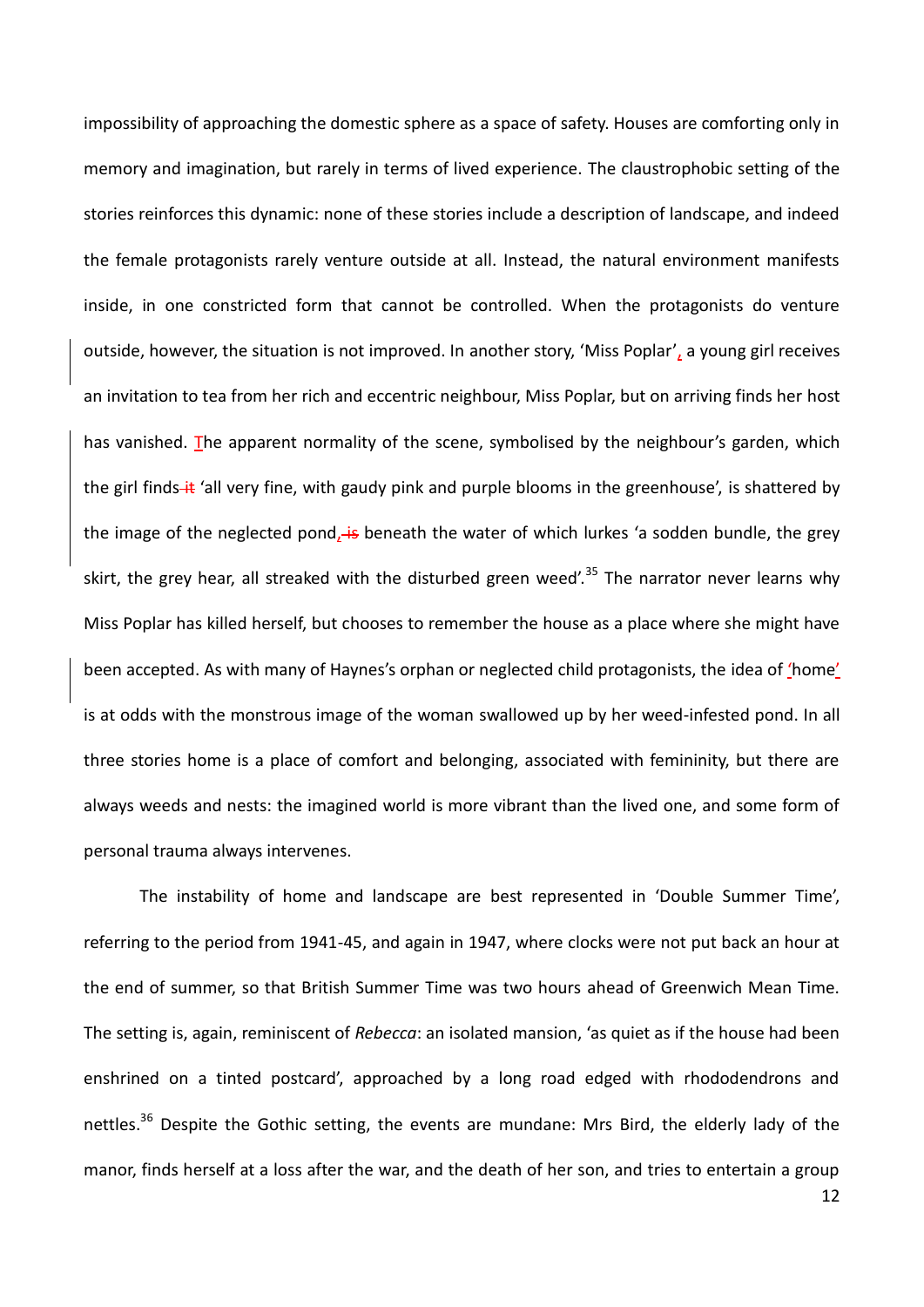of visiting Girl Guides. She finds some form of succour in a fairy-tale landscape, caught in between the world of the living and the dead:

Here, by the stream, the nettles were better nourished, tall and black, in loose thrusting bundles. […] And here, edging the path, were wild rose bushes, thorny and green. There was no sun now, only a clear daylight which seemed as if it would never fade, and in this colourless light, the green seemed more luminous, the flowers more pale and pure. There was something unreal about them […]. For a moment she could not understand the dead white light shining so late, and then, looking at the flowers, she remembered her own words to her husband; double summer time, the queer miracle that war and adversity had forced upon the people, an extra hour of sunshine, a free gift of light. $37$ 

This moment of suspension, where Mrs Bird is caught between past and present, between a vibrant natural world and a disquieting sense of death or loss, leads to an attack, after which she is kept inside, waking in fear as she realises that the late sunset is correlated with a late sunrise, and she has 'doubly deceived herself', for 'there is no such thing as double summer time'.<sup>38</sup> The story is filled with expressions of horror and loss, and yet for all its Gothic trappings is remarkably calm. The natural world is both disquieting and peaceful, while the domestic space is both a place of community and family and one of isolation. Haynes's landscapes are haunted by their proximity to the human, and human dwellings are haunted by their proximity to the wild: there can be no resolution, but only a continual in-between.

Unlike her contemporaries, and many of the other authors explored in this issue, Haynes does not establish a binary between the human and the wild, between past and present, between folklore and experience, or between different political perspectives. Although her work is mostly set in and around Lanark, the place itself is rarely named, and almost all of her stories are set in a single location, usually an interior into which the exterior may slowly creep. Throughout her work, Haynes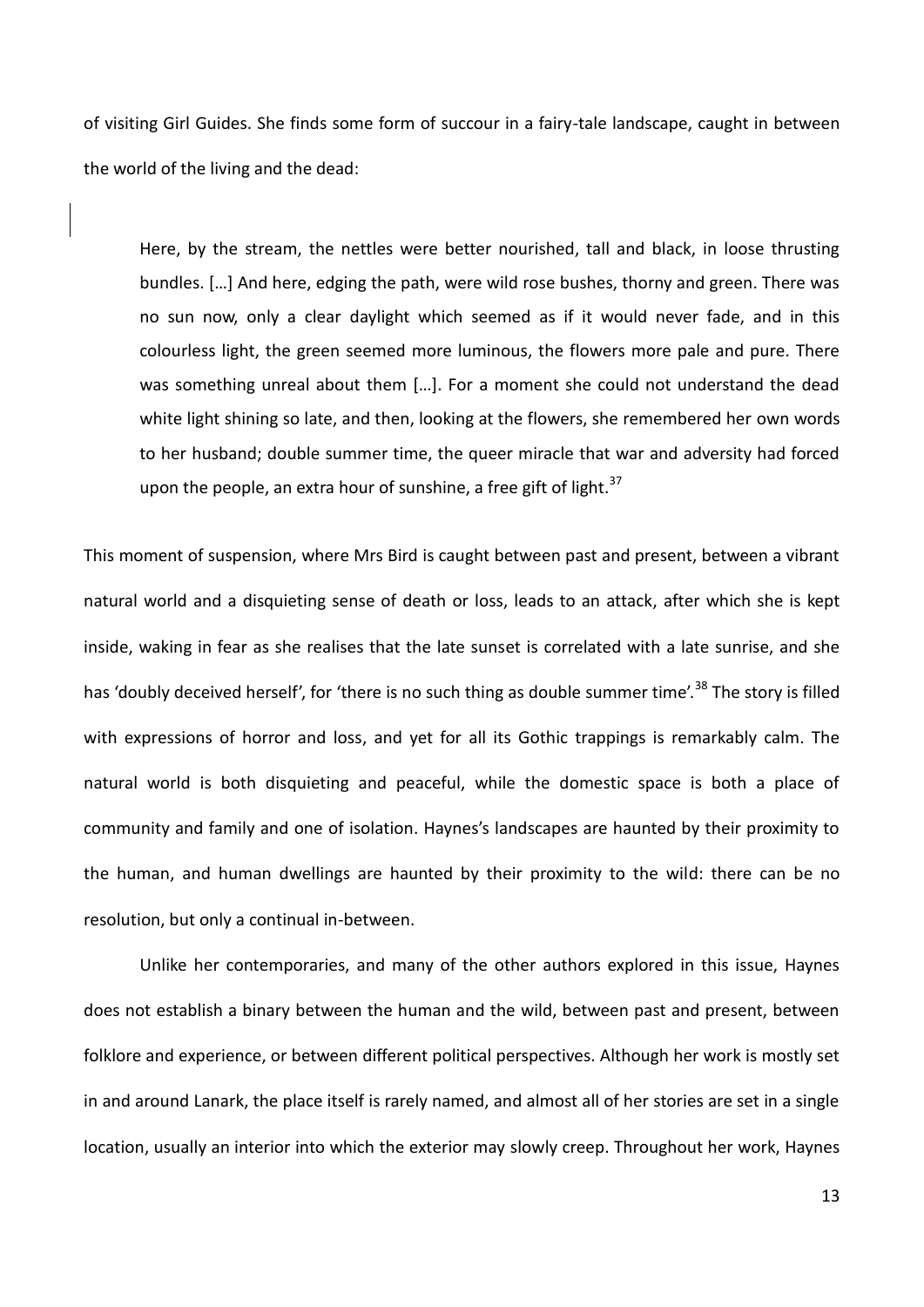emphasises an often-claustrophobic locality combined with a desire for an imagined home that is never quite be achieved. This principle of equanimity, or in-betweenness, is remarkably consistent across her work: if her stories rarely have an epiphanic resolution, they also suggest a sense of continuity across place and time. Women are often exiled from society, by virtue of age or class; home is rarely a comfort, but is still desired; the outside world is often threatening, but is still beautiful. Haynes's stories, if overly neglected, represent a critical moment in Scottish Gothic writing: their emphasis on the domestic, and their revelation of its small-scale horrors, highlights the instability of any modern claim to civilisation.

-

<sup>1</sup> Dorothy K. Haynes, *Haste Ye Back* (London: Jarrolds, 1973), p. 12.

<sup>2</sup> Haynes, *Haste*, p. 13.

<sup>&</sup>lt;sup>3</sup> Camille Manfredi, Nature and Space in Contemporary Scottish Writing and Art (Cham: Palgrave Macmillan, 2019), p. 13.

<sup>4</sup> G. Gregory Smith, quoted in Margery Palmer McCulloch, *Modernism and Nationalism: Literature and Society in Scotland 1918-1939: Source Documents for the Scottish Renaissance* (Glasgow: ASLS, 2004), p. 6.

<sup>5</sup> Monica Germanà, *Scottish Women's Gothic and Fantastic Writing: Fiction since 1978* (Edinburgh: Edinburgh University Press, 2010), pp. 8, 3.

<sup>6</sup> Shelley Ingram, 'Speaking of Magic: Folk Narrative in *Hangsaman* and *We Have Always Lived in the Castle*', in Melanie R. Anderson and Lisa Kröger (eds.), *Shirley Jackson, Influences and Confluences* (Abingdon and New York: Routledge, 2016), pp. 54-75 (p. 54).

<sup>7</sup> Douglas Gifford, 'Contemporary Fiction I: Tradition and Community', in Douglas Gifford and Dorothy McMillan (eds), *A History of Scottish Women's Writing* (Edinburgh: Edinburgh University Press, 1997), pp. 579-603, pp. 591, 584.

<sup>8</sup> Dorothy K. Haynes, *Thou Shalt Not Suffer a Witch* (Edinburgh: B&W, 1996), p. 3.

<sup>9</sup> Alan Bold, *Modern Scottish Literature* (Essex: Longman, 1983), p. 164.

<sup>10</sup> Haynes, *Thou Shalt*, p. 3.

<sup>11</sup> Bart Verschaffel, 'The Meanings of Domesticity', *Journal of Architecture*, 7.3 (2002), 287-96, p. 288.

<sup>&</sup>lt;sup>12</sup> Robert Chambers, Popular Rhymes of Scotland, 3<sup>rd</sup> ed. (Edinburgh and London: W. & R. Chambers, 1870), p. 246.

<sup>13</sup> Dorothy K. Haynes, *Peacocks and Pagodas and the Best of Dorothy K. Haynes* (Edinburgh: Paul Harris, 1981), p. 146.

<sup>14</sup> Haynes, *Peacocks*, p. 147.

<sup>15</sup> Haynes, *Peacocks*, p. 151.